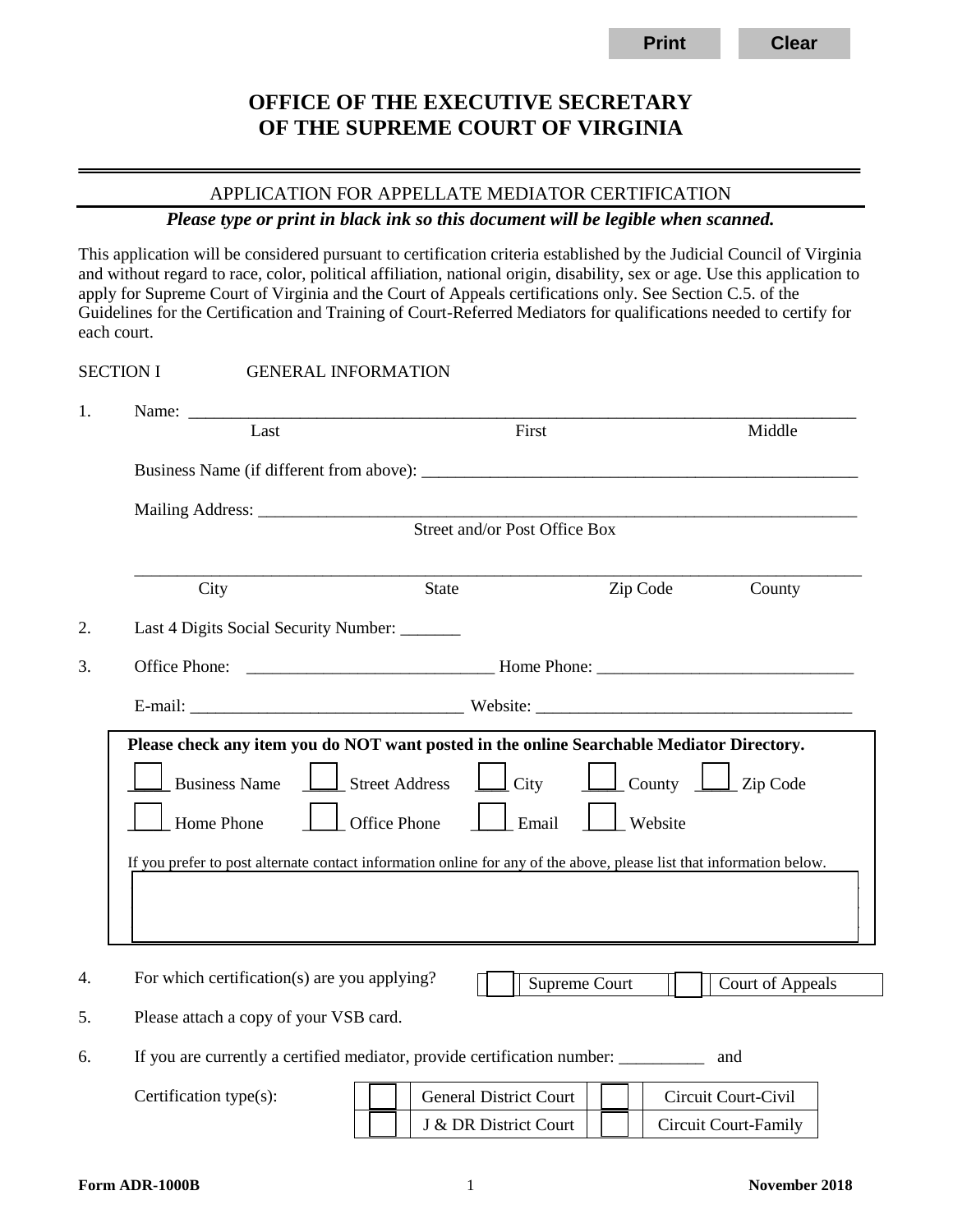7. If you are not currently a certified mediator, attach an ADR-1006 form for the 20-hr basic course.

## SECTION II TRAINING AND EXPERIENCE

- 1. If you haven't served as an appellate jurist, attach the ADR-1006 for the 2-hour Appellate Training and check at least one of the following qualifications and attach the requested documentation.
	- a. \_\_\_\_ served as a jurist on another court in Virginia (attach a letter of appointment or retirement)
	- b.  $\Box$  litigated at least 10 appellate cases within the last 10 years (attach ADR-1000B-1)
	- c. \_\_\_\_ Virginia certified Circuit Court Family mediator
- 2. If you served as an appellate jurist, please attach a copy of your appointment or retirement letter.

## SECTION III BACKGROUND

1. Have you ever been convicted of a felony, a misdemeanor (includes reckless and aggressive driving), a traffic violation resulting in suspension or revocation of a driver's license, or a DUI/DWI? Conviction includes guilty or nolo contendere pleas. Yes  $\bigcirc$  No  $\bigcirc$  If Yes, list on the lines provided below with the specific code section(s) violated*.*

 $\Box$ 

 $\Box$ 

 $\Box$ 

 $\Box$ 

 $\Box$  , where the contribution of the contribution of the contribution of the contribution of the contribution of the contribution of the contribution of the contribution of the contribution of the contribution of the cont

 $\Box$  , where the contribution of the contribution of the contribution of the contribution of the contribution of the contribution of the contribution of the contribution of the contribution of the contribution of the cont

- 2. Have you ever 1) had a disciplinary action related to a profession, including mediation (for example, a professional license suspended or revoked); 2) had any professional privileges curtailed; and/or 3) relinquished a professional privilege or license while under investigation? Yes  $\bigcirc$  No  $\bigcirc$ If Yes, describe on the lines provided below.
- 3. If you answered "Yes" to question #1 or #2 above, please describe the impact, if any, this could have on your ability to provide mediation services.

#### SECTION IV EVALUATION AND CERTIFICATION

I understand that, in court-referred cases, if there is no orientation session provided for the parties by the court, **I will provide an initial orientation session for the parties, and their lawyers if they choose to attend, at no cost to the parties.**

I understand that I am obligated as a condition of my certification to ensure that the ADR-1002 forms (Evaluation of Mediation Session(s) and Mediator(s)) are provided to all court-referred parties.